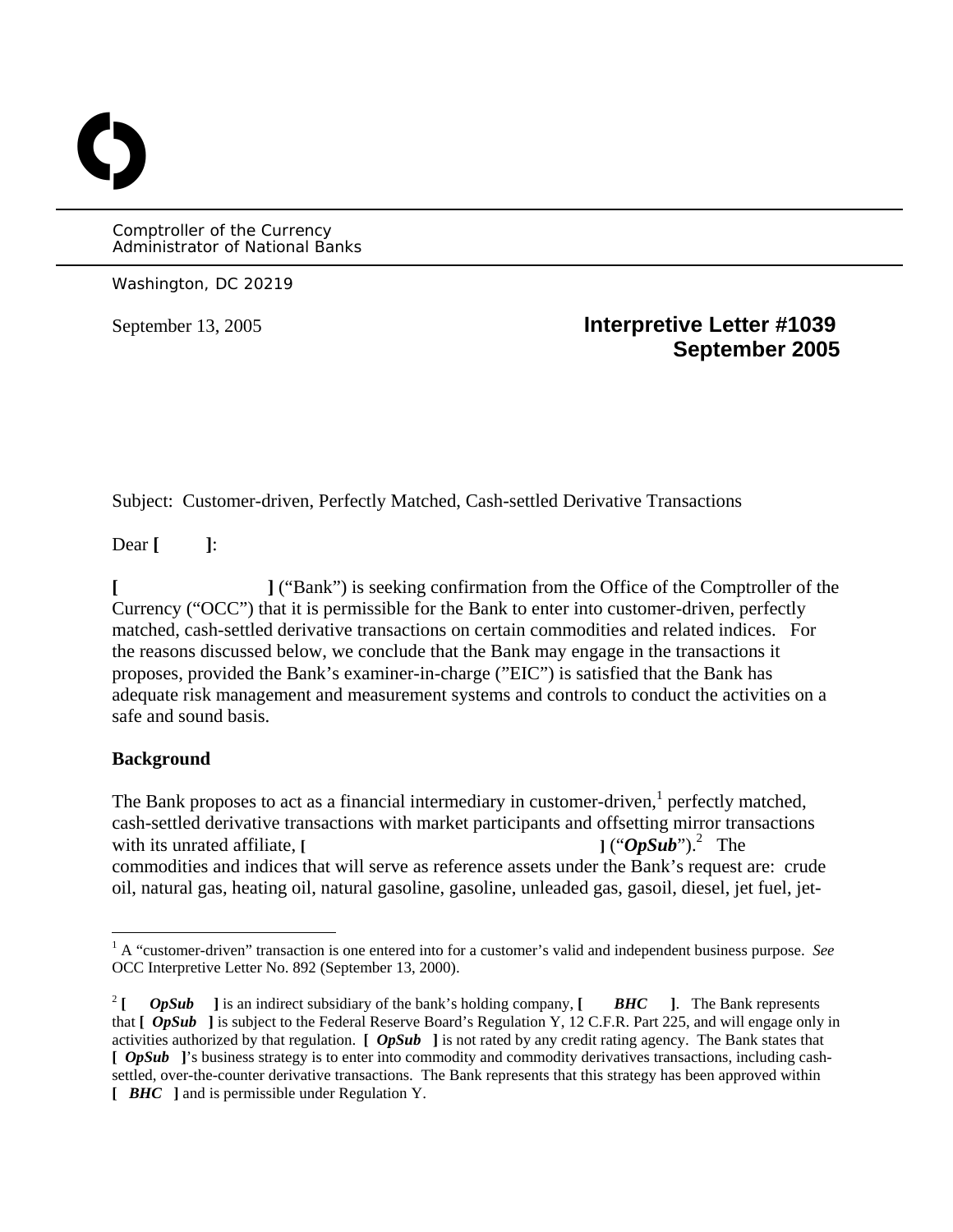kerosene, residual fuel oil, naphtha, ethane, propane, butane, isobutene, crack spreads, lightends, liquefied petroleum gases, natural gas liquids, distillates, oil products, coal, emissions allowances, benzene, dairy, cattle, wheat, corn, soybeans, soybean meal, soybean oil, cocoa, coffee, cotton, orange juice, sugar, paper, rubber, steel, aluminum, zinc, lead, nickel, tin, cobalt, iridium, rhodium, freight, high density polyethylene (plastic), ethanol, methanol, newsprint, paper (linerboard), pulp (kraft), and recovered paper (old newsprint).

The Bank proposes to enter into the transactions with  $[OpSub]$  in two contexts.<sup>[3](#page-1-0)</sup> First, the Bank proposes to enter into these transactions under a so-called "prime brokerage" agreement with **[** *OpSub* **]** similar to prime brokerage agreements that the Bank has executed with nonaffiliated third parties. Under the agreement,  $\int \mathbf{OpSub} \cdot \mathbf{Q}$  will negotiate transactions with Bank preapproved counterparties. If **[** *OpSub* **]** and a third party agree on the terms of the transaction, the Bank will execute the transaction with the counterparty and concurrently enter into a perfectly matched transaction with **[** *OpSub* **]**.

The second context arises when the Bank identifies a transaction it would like to enter into with a customer and decides that the best hedge available would be a perfectly matched transaction with **[** $OpSub$ ]. The Bank will negotiate the type, size and price of the transaction with the customer, and if it reaches agreement with the customer, the Bank concurrently will execute the offsetting, perfectly matched transaction with **[** *OpSub* **]**.

The Bank's transactions with **[** *OpSub* **]** will match all the economic terms of the transactions between the Bank and the market participants (*e.g.,* commodity, amount and maturity). The arrangements will be financial arrangements only. All of the transactions will settle in cash. Neither the Bank,  $\left[ \text{OpSub} \right]$  nor the market participants will at any time be required to take title to the commodities underlying the derivative transactions. The Bank represents that the terms and circumstances of all transactions between **[** *OpSub* ] and the Bank will be at least as favorable to the Bank as those prevailing at the time for comparable transactions between the Bank and similarly situated counterparties or will be such that the Bank, in good faith, would offer to, or that would apply to, such entities.

The Bank believes that by engaging in the proposed transactions it will be exposed to credit risk with respect to  $\left[OpSub\right]$  and the other market participant counterparties. To manage the credit risk arising from its transactions with **[** *OpSub* **]**, an ISDA Master Agreement and Credit Support Annex ("CSA") will govern each derivative transaction executed between the Bank and **[** *OpSub* **]**. The terms of the CSA with **[** *OpSub* **]** will be as stringent on **[** *OpSub* **]** as CSAs the Bank enters into with comparable third parties. The Bank will either have or obtain standard ISDA Master Agreements and CSAs with its other counterparties.

The Bank will be compensated for its credit risk in the pricing on all of the proposed transactions, the terms of which it represents will be consistent with arms-length terms and based upon market conditions at the time of each transaction. The Bank will also provide operational and administrative services to **[** *OpSub* **]**, paid for by **[** *OpSub* **]** under the terms of an agency

 $\overline{a}$ 

<span id="page-1-0"></span> $3$  The Bank also proposes to act as financial intermediary in customer-driven, perfectly matched derivative transactions where **[** *OpSub* **]** is not a counterparty.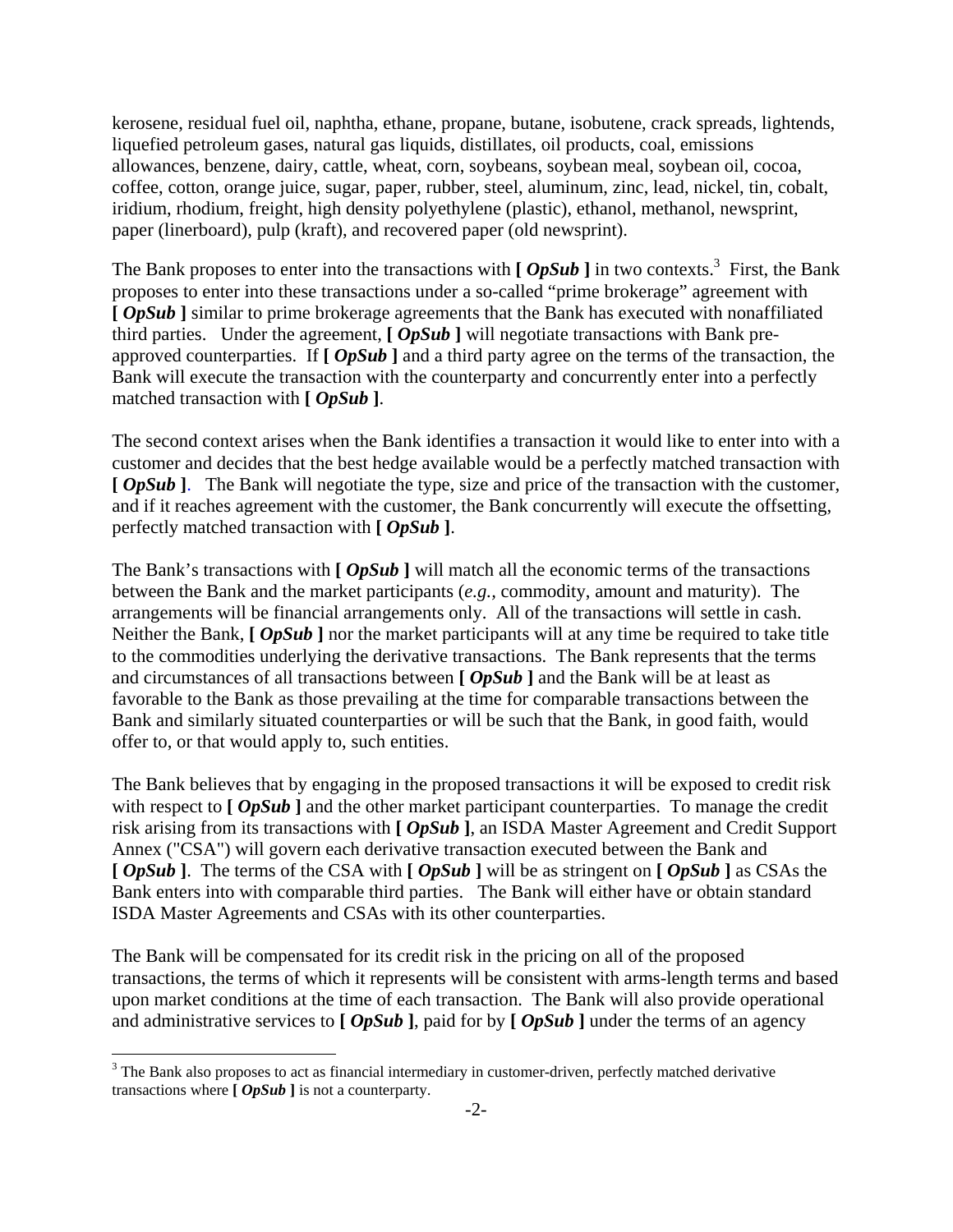agreement between the parties. The **[** *OpSub* **]** service agreement will be at least as favorable to the Bank as its service agreements with its other comparable third parties.

The Bank represents that it will comply with the requirements of section 23A and 23B of the Federal Reserve Act, the Federal Reserve Board's Regulation W and the Bank's section 23A and 23B and Regulation W policy.

# **Discussion**

The proposed activities are consistent with OCC precedent finding national banks may engage in customer-driven commodity derivative transactions as financial intermediaries under 12 U.S.C. § 2[4](#page-2-0)(Seventh).<sup>4</sup> National banks may enter into derivative transactions and may hedge risks arising from these permissible banking activities as part of the business of banking.<sup>[5](#page-2-1)</sup> In assuming an offsetting derivative or hedge, a bank protects itself against risks arising from an established permissible banking activity and acts as a financial intermediary by interposing itself between customers providing offsetting cash flows or returns. Permissible financial intermediation transactions include cash-settled options, forwards, and swaps.[6](#page-2-2)

In OCC No-Objection Letter 8[7](#page-2-3)-5,<sup>7</sup> the OCC recognized that a national bank could engage in perfectly matched, cash-settled, derivative contracts based on the rise or fall in the price of designated price indices (specifically, swaps based on oil price indices).<sup>8</sup> The bank entered into these transactions only on a matched basis, such that the bank would be matched as to index, amount, and maturity on each side of the transaction. Because the transactions were matched, the only risk to the bank was its credit risk with respect to the counterparties to these transactions, as is the case here.

The difference between the activities in OCC No-Objection Letter 87-5 and the Bank's proposal is the use of an affiliate for one leg of the transaction and the expansion of the list of commodities and related indices that the Bank may use as reference assets in these transactions. Based on the facts presented, these differences do not alter the nature of the proposed activities as financial intermediation. Indeed, the OCC has recognized that national banks may enter into derivatives transactions with affiliates that mirror the affiliates' transactions with customers, and may hedge resulting risks, in the banks' role as financial intermediaries.<sup>[9](#page-2-5)</sup> Further, the OCC has

1

<span id="page-2-0"></span><sup>&</sup>lt;sup>4</sup> OCC Interpretive Letter No. 1018 (February 10, 2005); OCC Interpretive Letter No. 937 (June 27, 2002); OCC No-Objection Letter No. 87-5 (July 20, 1987).

<span id="page-2-1"></span><sup>5</sup> OCC Interpretive Letter No. 892, *supra*.

<span id="page-2-2"></span><sup>6</sup> OCC Interpretive Letter No. 937 (June 27, 2002).

<span id="page-2-3"></span><sup>7</sup> OCC No-Objection Letter No. 87-5, *supra.*

<span id="page-2-4"></span><sup>8</sup> *Id.*

<span id="page-2-5"></span><sup>9</sup> OCC Interpretive Letter No. 1018, s*upra*; OCC Interpretive Letter No. 892, *supra.*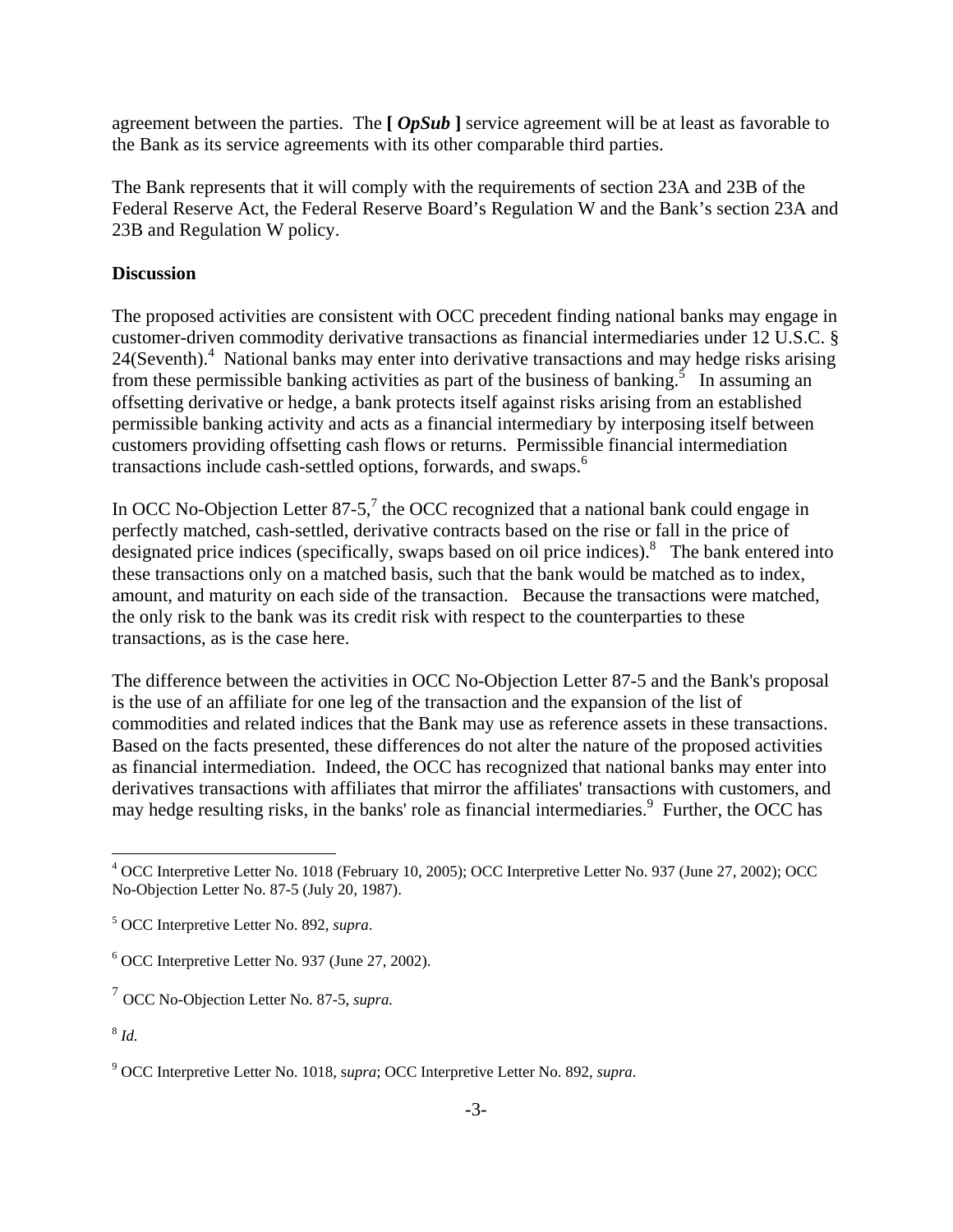already determined national banks may engage in derivative transactions on any commodity where the use of the commodity will not result in any substantive change in the type or nature of the financial intermediation activity but only in its underlying basis (*i.e.,* the particular commodity or related index used as the reference asset).<sup>10</sup> Accordingly, the Bank may act as a financial intermediary in customer-driven, perfectly matched, cash-settled, derivative transactions on the listed commodities and related indices where its EIC is satisfied the Bank has adequate risk management systems and controls to conduct the activities on a safe and sound basis.

#### **Safety and Soundness Requirements and EIC No Objection**

For the Bank to permissibly engage in the proposed activities, the Bank's risk measurement and management capabilities must be of appropriate sophistication to ensure that the activity can be conducted in a safe and sound manner and in accordance with applicable law. Consequently, in order for the OCC to conclude that this activity is permissible for the Bank, the Bank must demonstrate to the satisfaction of its EIC, that the Bank has established an appropriate risk measurement and management process for its proposed activity. As detailed further in the *OCC Handbook: Risk Management of Financial Derivatives* <sup>[11](#page-3-1)</sup> and Banking Circular 277,<sup>[12](#page-3-2)</sup> an effective risk measurement and management process includes board supervision, managerial and staff expertise, comprehensive policies and operating procedures, risk identification and measurement, and management information systems, as well as an effective risk control function that oversees and ensures the appropriateness of the risk management process. The Bank's risk control processes should include the Bank's compliance with accounting and reporting as stipulated by the instructions for the Consolidated Reports of Condition and Income and generally accepted accounting principles.

The Bank may not commence the proposed activity unless and until its EIC concludes that the foregoing standards are met and expresses no supervisory objection. Provided these standards are met, the Bank may commence the proposed activities on the commodities and related indices addressed by the EIC.

## **Conclusion**

We conclude that the Bank may engage in the transactions it proposes, provided the Bank's EIC is satisfied that the Bank has adequate risk management and measurement systems and controls to conduct the activities on a safe and sound basis. Any change in this information could lead to

<span id="page-3-0"></span><sup>1</sup> <sup>10</sup> OCC Interpretive Letter 937 (June 27, 2002).

<span id="page-3-1"></span><sup>11</sup> OCC Handbook: *Risk Management of Financial Derivatives* (January 1997).

<span id="page-3-2"></span><sup>&</sup>lt;sup>12</sup> OCC Banking Circular No. 277 (October 27, 1993).